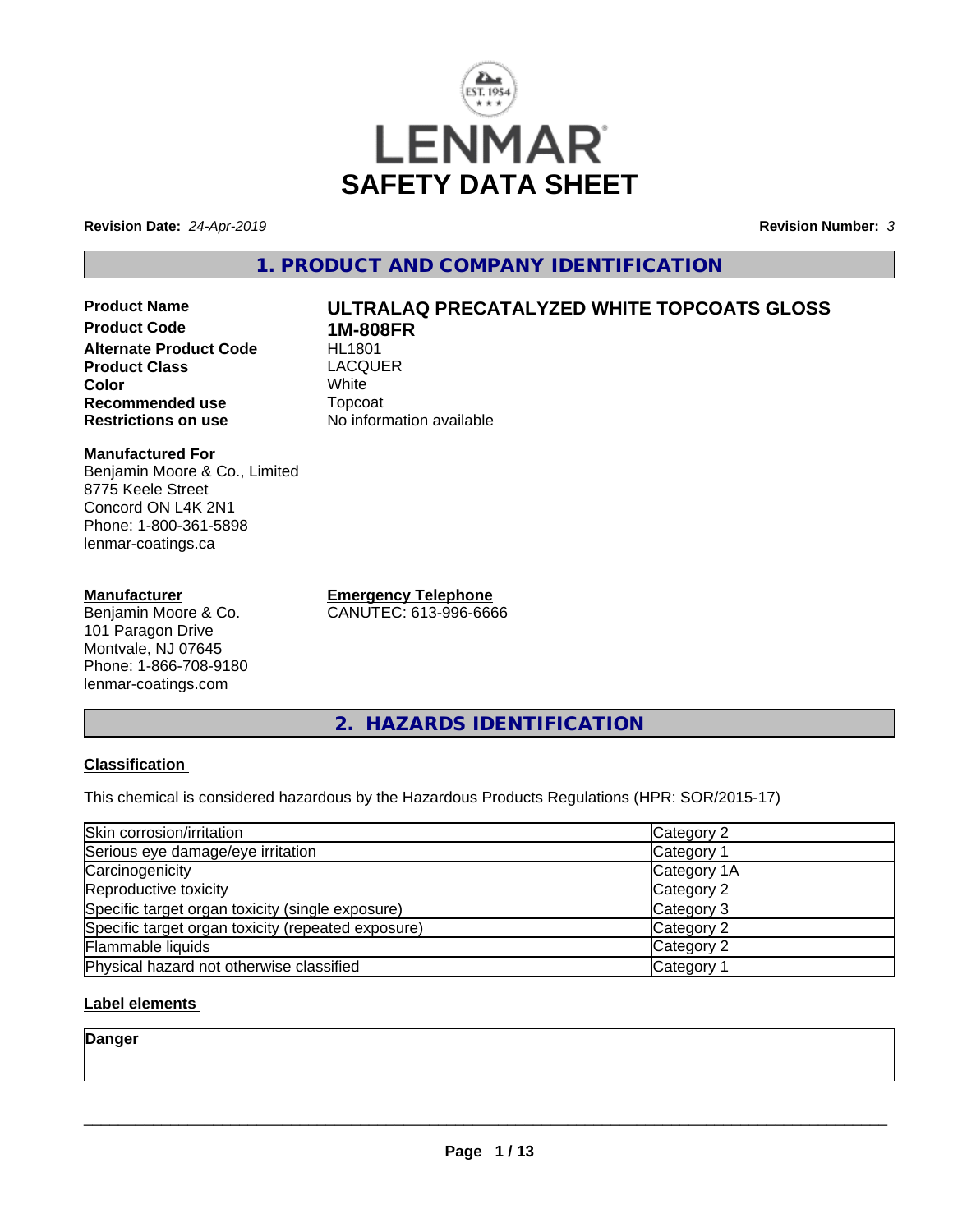#### **Hazard statements**

Causes skin irritation Causes serious eye damage May cause cancer Suspected of damaging fertility or the unborn child May cause drowsiness or dizziness May cause damage to organs through prolonged or repeated exposure Highly flammable liquid and vapor Reactive flammable material



**Appearance** liquid **Odor** solvent

#### **Precautionary Statements - Prevention**

Obtain special instructions before use Do not handle until all safety precautions have been read and understood Use personal protective equipment as required Wash face, hands and any exposed skin thoroughly after handling Do not breathe dust/fume/gas/mist/vapors/spray Use only outdoors or in a well-ventilated area Keep away from heat, hot surfaces, sparks, open flames and other ignition sources. No smoking Keep container tightly closed Ground/bond container and receiving equipment Use explosion-proof electrical/ventilating/lighting/equipment Use only non-sparking tools Take precautionary measures against static discharge Keep cool

#### **Precautionary Statements - Response**

IF exposed or concerned: Get medical advice/attention **Eyes**

IF IN EYES: Rinse cautiously with water for several minutes. Remove contact lenses, if present and easy to do. Continue rinsing

Immediately call a POISON CENTER or doctor/physician

**Skin**

If skin irritation occurs: Get medical advice/attention

IF ON SKIN (or hair): Remove/Take off immediately all contaminated clothing. Rinse skin with water/shower Wash contaminated clothing before reuse

#### **Inhalation**

IF INHALED: Remove victim to fresh air and keep at rest in a position comfortable for breathing

**Fire**

In case of fire: Use CO2, dry chemical, or foam for extinction

#### **Precautionary Statements - Storage**

Store locked up

Store in a well-ventilated place. Keep container tightly closed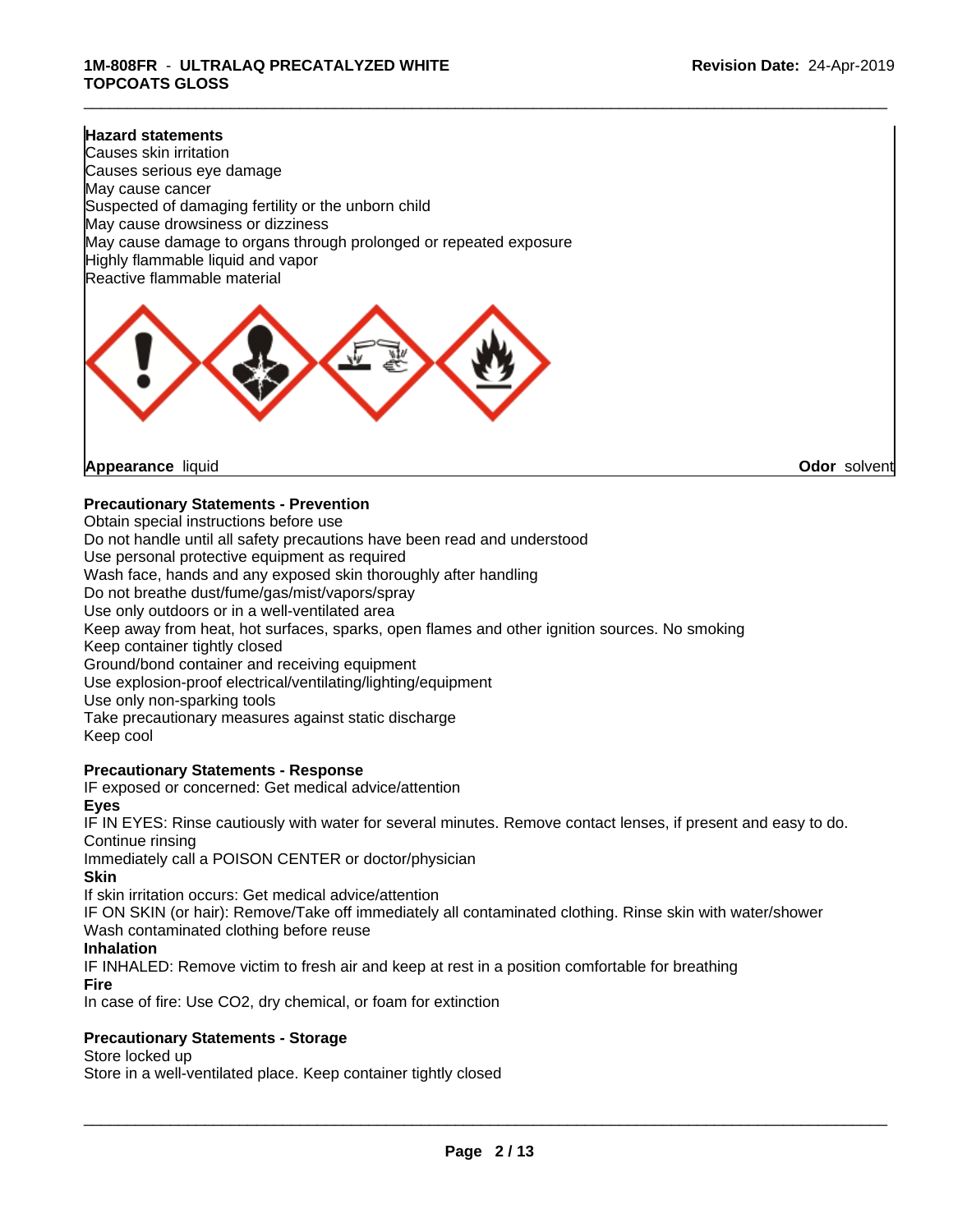#### **Precautionary Statements - Disposal**

Dispose of contents/container to an approved waste disposal plant

# **Other information**

No information available

# **3. COMPOSITION INFORMATION ON COMPONENTS**

\_\_\_\_\_\_\_\_\_\_\_\_\_\_\_\_\_\_\_\_\_\_\_\_\_\_\_\_\_\_\_\_\_\_\_\_\_\_\_\_\_\_\_\_\_\_\_\_\_\_\_\_\_\_\_\_\_\_\_\_\_\_\_\_\_\_\_\_\_\_\_\_\_\_\_\_\_\_\_\_\_\_\_\_\_\_\_\_\_\_\_\_\_

| <b>Chemical name</b>                         | CAS No.        | Weight-%      | Hazardous Material<br>registry number<br>(HMIRA registry #) | Date HMIRA filed and<br>Information Review Act date exemption granted<br>(if applicable) |
|----------------------------------------------|----------------|---------------|-------------------------------------------------------------|------------------------------------------------------------------------------------------|
| Titanium dioxide                             | 13463-67-7     | $10 - 30%$    |                                                             |                                                                                          |
| n-Butyl acetate                              | 123-86-4       | $10 - 30%$    |                                                             |                                                                                          |
| Ethanol                                      | 64-17-5        | 7 - 13%       |                                                             |                                                                                          |
| Acetone                                      | 67-64-1        | $5 - 10%$     |                                                             | ۰                                                                                        |
| Propylene glycol monomethyl<br>ether acetate | 108-65-6       | $3 - 7%$      |                                                             |                                                                                          |
| VM&P naphtha                                 | 64742-89-8     | $1 - 5%$      |                                                             |                                                                                          |
| cellulose, nitrate                           | 9004-70-0      | $1 - 5%$      |                                                             | ۰                                                                                        |
| Isopropyl alcohol                            | 67-63-0        | - 5%          |                                                             |                                                                                          |
| Isobutyl alcohol                             | 78-83-1        | - 5%          |                                                             |                                                                                          |
| Xylene                                       | 1330-20-7      | - 5%          |                                                             | ۰                                                                                        |
| 2-Butoxyethanol                              | 111-76-2       | - 5%          | $\overline{\phantom{a}}$                                    | ٠                                                                                        |
| Aluminum hydroxide                           | 21645-51-2     | - 5%          |                                                             | -                                                                                        |
| Toluene                                      | 108-88-3       | $1 - 5%$      |                                                             | -                                                                                        |
| Ethyl benzene                                | $100 - 41 - 4$ | $0.25 - 0.5%$ |                                                             | $\blacksquare$                                                                           |
| Octane                                       | 111-65-9       | $0.1 - 0.25%$ | $\overline{\phantom{0}}$                                    | ۰                                                                                        |
| Heptane                                      | 142-82-5       | $0.1 - 0.25%$ | $\overline{\phantom{a}}$                                    | ٠                                                                                        |

#### **Confidential Business Information note**

\*The exact percentage (concentration) of composition has been withheld as a trade secret

**4. FIRST AID MEASURES**

| If symptoms persist, call a physician. Show this safety data<br>sheet to the doctor in attendance.                                                                                         |
|--------------------------------------------------------------------------------------------------------------------------------------------------------------------------------------------|
| Immediate medical attention is required. Immediately flush<br>with plenty of water. After initial flushing, remove any<br>contact lenses and continue flushing for at least 15<br>minutes. |
| Wash off immediately with soap and plenty of water<br>removing all contaminated clothes and shoes. If skin<br>irritation persists, call a physician.                                       |
| Move to fresh air. If symptoms persist, call a physician.<br>If not breathing, give artificial respiration. Call a physician<br>immediately.                                               |
|                                                                                                                                                                                            |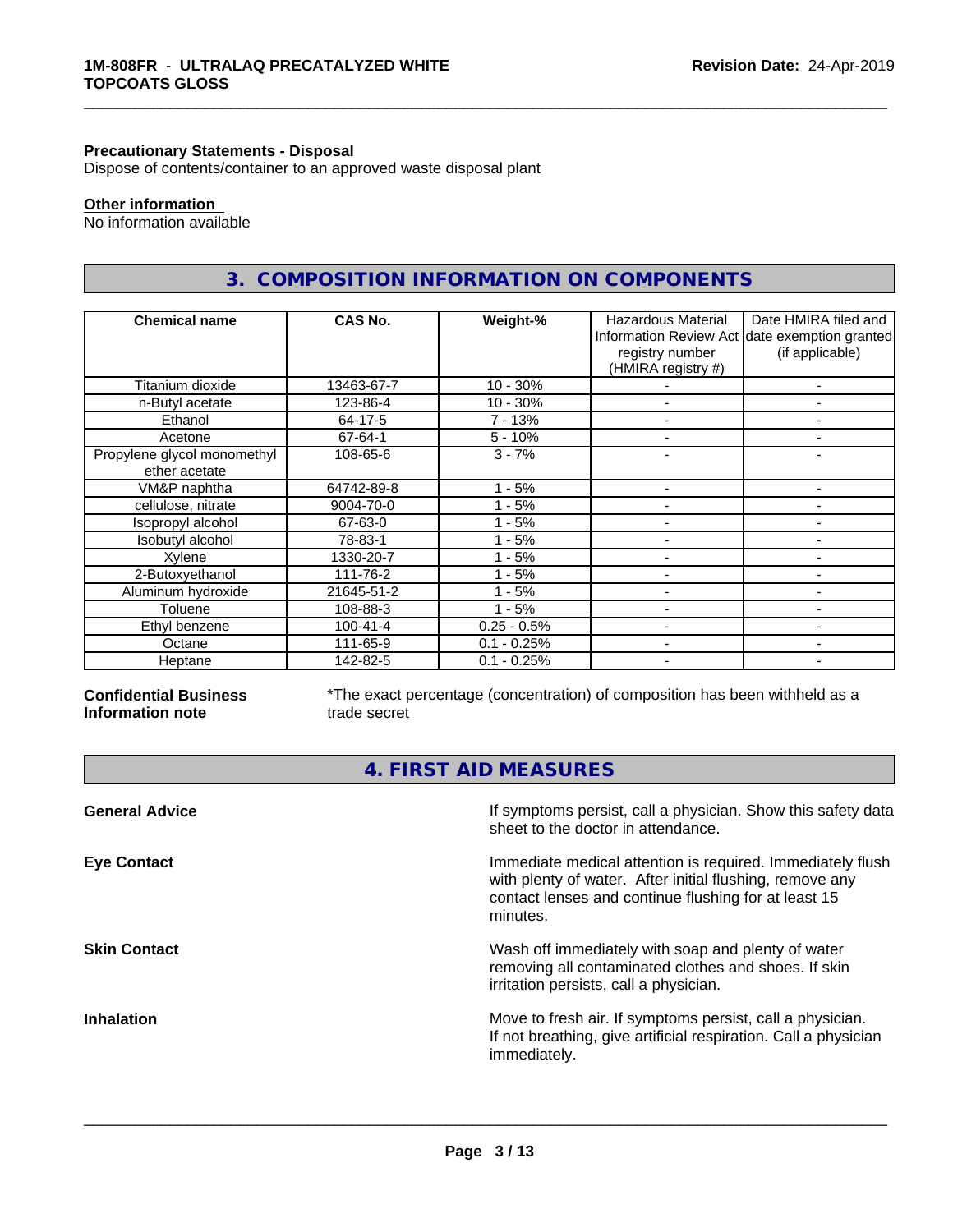| Ingestion                              | Clean mouth with water and afterwards drink plenty of<br>water. Do not induce vomiting without medical advice.<br>Never give anything by mouth to an unconscious person.<br>Consult a physician. |
|----------------------------------------|--------------------------------------------------------------------------------------------------------------------------------------------------------------------------------------------------|
| <b>Protection Of First-Aiders</b>      | Use personal protective equipment.                                                                                                                                                               |
| <b>Most Important Symptoms/Effects</b> | No information available.                                                                                                                                                                        |
| <b>Notes To Physician</b>              | Treat symptomatically.                                                                                                                                                                           |

# **5. FIRE-FIGHTING MEASURES**

| <b>Flammable Properties</b>                                                      | Vapors may travel considerable distance to a source of<br>ignition and flash back. Vapors may cause flash fire.                                                                                                                                                                                |
|----------------------------------------------------------------------------------|------------------------------------------------------------------------------------------------------------------------------------------------------------------------------------------------------------------------------------------------------------------------------------------------|
| <b>Suitable Extinguishing Media</b>                                              | Foam, dry powder or water. Use extinguishing measures<br>that are appropriate to local circumstances and the<br>surrounding environment.                                                                                                                                                       |
| <b>Protective Equipment And Precautions For</b><br><b>Firefighters</b>           | As in any fire, wear self-contained breathing apparatus<br>pressure-demand, MSHA/NIOSH (approved or equivalent)<br>and full protective gear.                                                                                                                                                   |
| <b>Hazardous combustion products</b>                                             | Burning may result in carbon dioxide, carbon monoxide<br>and other combustion products of varying composition<br>which may be toxic and/or irritating.                                                                                                                                         |
| <b>Specific Hazards Arising From The Chemical</b>                                | Flammable. Flash back possible over considerable<br>distance. Keep product and empty container away from<br>heat and sources of ignition. Closed containers may<br>rupture if exposed to fire or extreme heat. Thermal<br>decomposition can lead to release of irritating gases and<br>vapors. |
| <b>Sensitivity To Mechanical Impact</b>                                          | No.                                                                                                                                                                                                                                                                                            |
| <b>Sensitivity To Static Discharge</b>                                           | Yes                                                                                                                                                                                                                                                                                            |
| <b>Flash Point Data</b><br>Flash Point (°F)<br>Flash Point (°C)<br><b>Method</b> | 36.0<br>2.2<br><b>PMCC</b>                                                                                                                                                                                                                                                                     |
| <b>Flammability Limits In Air</b>                                                |                                                                                                                                                                                                                                                                                                |
| Lower flammability limit:<br><b>Upper flammability limit:</b>                    | Not available<br>Not available                                                                                                                                                                                                                                                                 |
| Health: 2<br><b>NFPA</b><br>Flammability: 3                                      | <b>Instability: 1</b><br><b>Special: Not Applicable</b>                                                                                                                                                                                                                                        |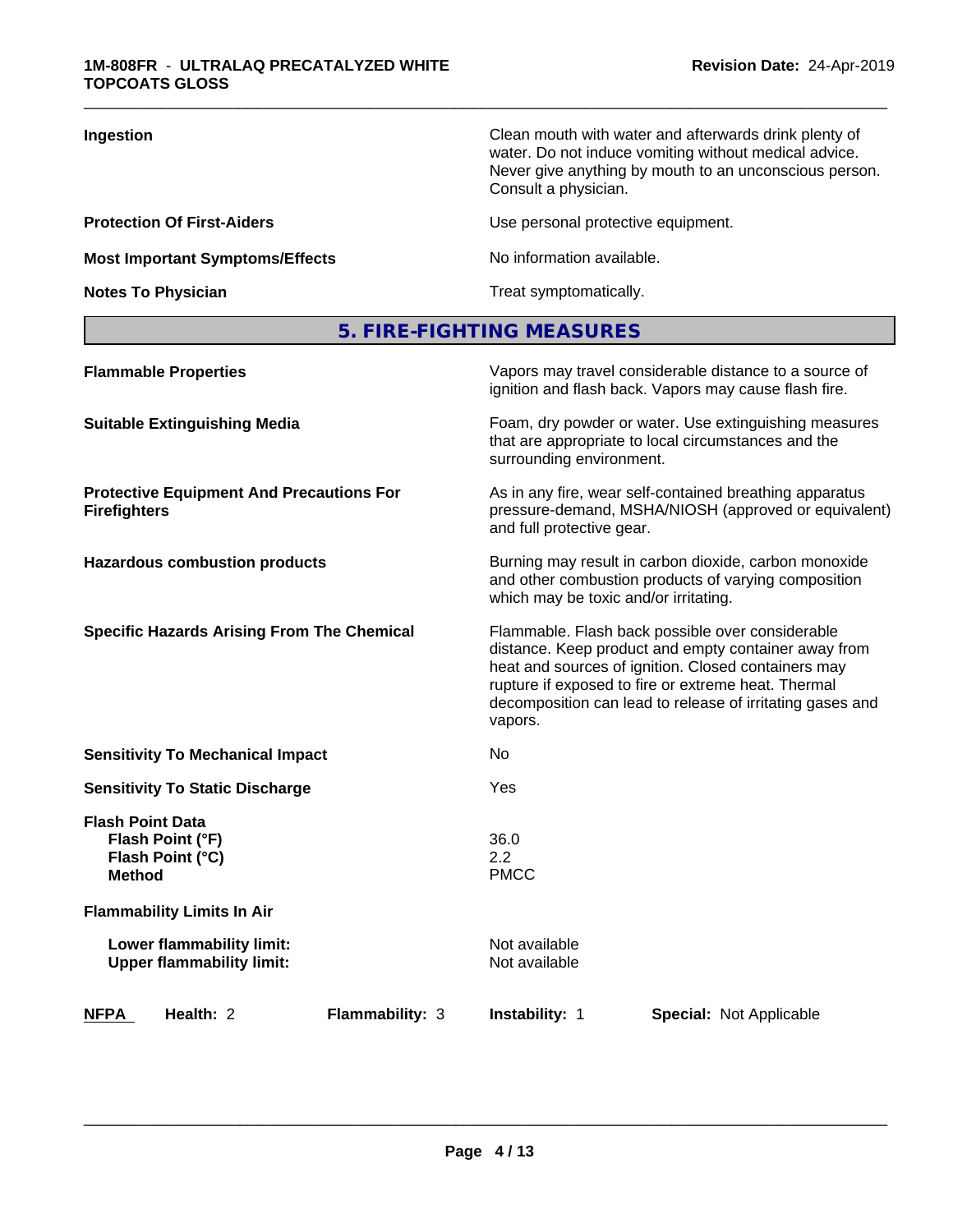#### **NFPA Legend**

- 0 Not Hazardous
- 1 Slightly
- 2 Moderate
- 3 High
- 4 Severe

*The ratings assigned are only suggested ratings, the contractor/employer has ultimate responsibilities for NFPA ratings where this system is used.*

\_\_\_\_\_\_\_\_\_\_\_\_\_\_\_\_\_\_\_\_\_\_\_\_\_\_\_\_\_\_\_\_\_\_\_\_\_\_\_\_\_\_\_\_\_\_\_\_\_\_\_\_\_\_\_\_\_\_\_\_\_\_\_\_\_\_\_\_\_\_\_\_\_\_\_\_\_\_\_\_\_\_\_\_\_\_\_\_\_\_\_\_\_

*Additional information regarding the NFPA rating system is available from the National Fire Protection Agency (NFPA) at www.nfpa.org.*

# **6. ACCIDENTAL RELEASE MEASURES**

| <b>Personal Precautions</b>      | Remove all sources of ignition. Take precautions to<br>prevent flashback. Ground and bond all containers and<br>handling equipment. Take precautionary measures against<br>static discharges. Ensure adequate ventilation. Avoid<br>contact with skin, eyes and clothing. Use personal<br>protective equipment.  |
|----------------------------------|------------------------------------------------------------------------------------------------------------------------------------------------------------------------------------------------------------------------------------------------------------------------------------------------------------------|
| <b>Other Information</b>         | Prevent further leakage or spillage if safe to do so. Do not<br>allow material to contaminate ground water system.<br>Prevent product from entering drains. Do not flush into<br>surface water or sanitary sewer system. Local authorities<br>should be advised if significant spillages cannot be<br>contained. |
| <b>Environmental precautions</b> | See Section 12 for additional Ecological Information.                                                                                                                                                                                                                                                            |
| <b>Methods for Cleaning Up</b>   | Dam up. Soak up with inert absorbent material. Use a<br>non-sparking or explosion proof means to transfer material<br>to a sealed, appropriate container for disposal. Clean<br>contaminated surface thoroughly.                                                                                                 |

**7. HANDLING AND STORAGE**

| <b>Handling</b> | Avoid contact with skin, eyes and clothing. Wear personal<br>protective equipment. Do not breathe vapors or spray mist.<br>Use only in ventilated areas. Prevent vapor build-up by                                                                                                                                                                                                                                                                   |
|-----------------|------------------------------------------------------------------------------------------------------------------------------------------------------------------------------------------------------------------------------------------------------------------------------------------------------------------------------------------------------------------------------------------------------------------------------------------------------|
|                 | providing adequate ventilation during and after use.                                                                                                                                                                                                                                                                                                                                                                                                 |
|                 | Take precautionary measures against static discharges.<br>To avoid ignition of vapors by static electricity discharge,<br>all metal parts of the equipment must be grounded. Keep<br>away from heat, sparks and flame. Do not smoke.<br>Extinguish all flames and pilot lights, and turn off stoves,<br>heaters, electric motors and other sources of ignition<br>during use and until all vapors are gone. Ignition and/or<br>flash back may occur. |
| <b>Storage</b>  | Keep containers tightly closed in a dry, cool and<br>well-ventilated place. Keep away from heat. Keep away<br>from open flames, hot surfaces and sources of ignition.<br>Keep in properly labeled containers. Keep out of the reach                                                                                                                                                                                                                  |
|                 |                                                                                                                                                                                                                                                                                                                                                                                                                                                      |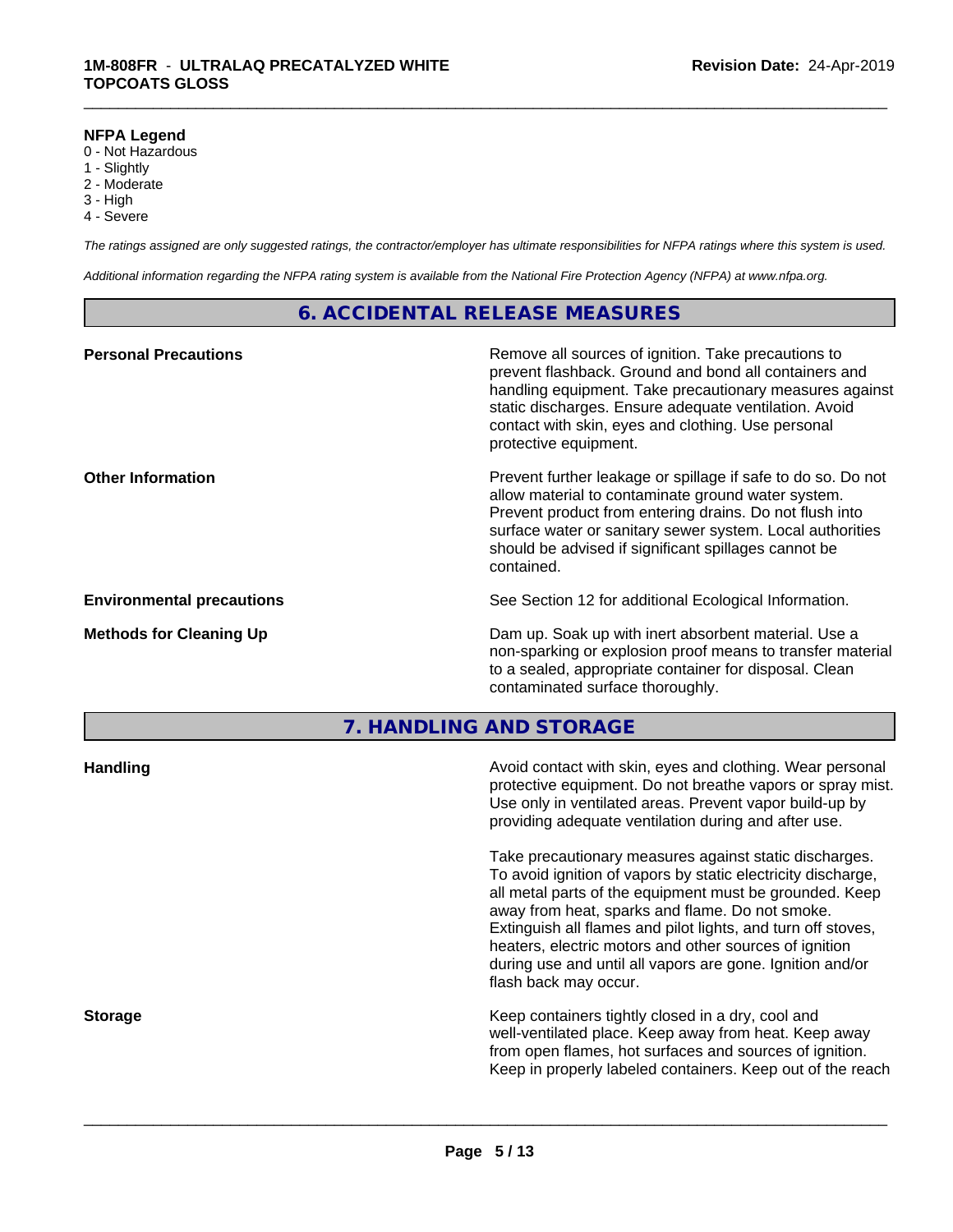of children.

\_\_\_\_\_\_\_\_\_\_\_\_\_\_\_\_\_\_\_\_\_\_\_\_\_\_\_\_\_\_\_\_\_\_\_\_\_\_\_\_\_\_\_\_\_\_\_\_\_\_\_\_\_\_\_\_\_\_\_\_\_\_\_\_\_\_\_\_\_\_\_\_\_\_\_\_\_\_\_\_\_\_\_\_\_\_\_\_\_\_\_\_\_

**Incompatible Materials Incompatible Materials Incompatible with strong acids and bases and strong** oxidizing agents.

# **8. EXPOSURE CONTROLS/PERSONAL PROTECTION**

#### **Exposure Limits**

| <b>Chemical name</b>                         | <b>ACGIH TLV</b>                | Alberta                                                                                                    | <b>British Columbia</b>                        | <b>Ontario</b>                              | Quebec                                                                                                       |
|----------------------------------------------|---------------------------------|------------------------------------------------------------------------------------------------------------|------------------------------------------------|---------------------------------------------|--------------------------------------------------------------------------------------------------------------|
| Titanium dioxide                             | 10 mg/m $3$ - TWA               | 10 mg/m $3$ - TWA                                                                                          | 10 mg/m $3$ - TWA<br>$3$ mg/m $3$ - TWA        | 10 mg/m $3 - TWA$                           | 10 mg/m <sup>3</sup> - TWAEV                                                                                 |
| n-Butyl acetate                              | 150 ppm - TWA<br>200 ppm - STEL | 150 ppm - TWA<br>713 mg/m <sup>3</sup> - TWA<br>200 ppm - STEL<br>950 mg/m <sup>3</sup> - STEL             | 20 ppm - TWA                                   | 150 ppm - TWA<br>200 ppm - STEL             | 150 ppm - TWAEV<br>713 mg/m <sup>3</sup> - TWAEV<br>200 ppm - STEV<br>950 mg/m <sup>3</sup> - STEV           |
| Ethanol                                      | <b>STEL: 1000 ppm</b>           | 1000 ppm - TWA<br>1880 mg/m <sup>3</sup> - TWA                                                             | 1000 ppm - STEL                                | 1000 ppm - STEL                             | 1000 ppm - TWAEV<br>1880 mg/m <sup>3</sup> - TWAEV                                                           |
| Acetone                                      | 250 ppm - TWA<br>500 ppm - STEL | 500 ppm - TWA<br>1200 mg/m <sup>3</sup> - TWA<br>750 ppm - STEL<br>1800 mg/m <sup>3</sup> - STEL           | 250 ppm - TWA<br>500 ppm - STEL                | 500 ppm - TWA<br>750 ppm - STEL             | 500 ppm - TWAEV<br>1190 mg/m <sup>3</sup> - TWAEV<br>1000 ppm - STEV<br>2380 mg/m <sup>3</sup> - STEV        |
| Propylene glycol monomethyl<br>ether acetate | N/E                             | N/E                                                                                                        | 50 ppm - TWA<br>75 ppm - STEL                  | 50 ppm - TWA<br>270 mg/m <sup>3</sup> - TWA | N/E                                                                                                          |
| Isopropyl alcohol                            | 200 ppm - TWA<br>400 ppm - STEL | 200 ppm - TWA<br>492 mg/m <sup>3</sup> - TWA<br>400 ppm - STEL<br>984 mg/m <sup>3</sup> - STEL             | 200 ppm - TWA<br>400 ppm - STEL                | 200 ppm - TWA<br>400 ppm - STEL             | 400 ppm - TWAEV<br>985 mg/m <sup>3</sup> - TWAEV<br>500 ppm - STEV<br>1230 mg/m <sup>3</sup> - STEV          |
| Isobutyl alcohol                             | 50 ppm - TWA                    | 50 ppm - TWA<br>152 mg/m <sup>3</sup> - TWA                                                                | 50 ppm - TWA                                   | 50 ppm - TWA                                | 50 ppm - TWAEV<br>152 mg/m <sup>3</sup> - TWAEV                                                              |
| Xylene                                       | 100 ppm - TWA<br>150 ppm - STEL | 100 ppm - TWA<br>434 mg/m <sup>3</sup> - TWA<br>150 ppm - STEL<br>651 mg/m <sup>3</sup> - STEL             | 100 ppm - TWA<br>150 ppm - STEL                | 100 ppm - TWA<br>150 ppm - STEL             | 100 ppm - TWAEV<br>434 mg/m <sup>3</sup> - TWAEV<br>150 ppm - STEV<br>651 mg/m <sup>3</sup> - STEV           |
| 2-Butoxyethanol                              | 20 ppm - TWA                    | 20 ppm - TWA<br>97 mg/m $3$ - TWA                                                                          | 20 ppm - TWA                                   | 20 ppm - TWA                                | 20 ppm - TWAEV<br>97 mg/m <sup>3</sup> - TWAEV                                                               |
| Aluminum hydroxide                           | 1 mg/m $3 - TWA$                | N/E                                                                                                        | $1.0$ mg/m <sup>3</sup> - TWA                  | 1 mg/m $3$ - TWA                            | N/E                                                                                                          |
| Toluene                                      | 20 ppm - TWA                    | 50 ppm - TWA<br>188 mg/m <sup>3</sup> - TWA<br>Substance may be<br>readily absorbed<br>through intact skin | 20 ppm - TWA<br>Adverse reproductive<br>effect | 20 ppm - TWA                                | 50 ppm - TWAEV<br>188 mg/m <sup>3</sup> - TWAEV<br>Skin absorption can<br>contribute to overall<br>exposure. |
| Ethyl benzene                                | 20 ppm - TWA                    | 100 ppm - TWA<br>434 mg/m <sup>3</sup> - TWA<br>125 ppm - STEL<br>543 mg/m <sup>3</sup> - STEL             | 20 ppm - TWA                                   | 20 ppm - TWA                                | 100 ppm - TWAEV<br>434 mg/m <sup>3</sup> - TWAEV<br>125 ppm - STEV<br>543 mg/m <sup>3</sup> - STEV           |
| Octane                                       | 300 ppm - TWA                   | 300 ppm - TWA<br>1400 mg/m $3 - TWA$                                                                       | 300 ppm - TWA                                  | 300 ppm - TWA                               | 300 ppm - TWAEV<br>1400 mg/m <sup>3</sup> - TWAEV<br>375 ppm - STEV<br>1750 mg/m <sup>3</sup> - STEV         |
| Heptane                                      | 400 ppm - TWA<br>500 ppm - STEL | 400 ppm - TWA<br>1640 mg/m <sup>3</sup> - TWA<br>500 ppm - STEL<br>2050 mg/m <sup>3</sup> - STEL           | 400 ppm - TWA<br>500 ppm - STEL                | 400 ppm - TWA<br>500 ppm - STEL             | 400 ppm - TWAEV<br>1640 mg/m <sup>3</sup> - TWAEV<br>500 ppm - STEV<br>2050 mg/m <sup>3</sup> - STEV         |

**Legend**

ACGIH - American Conference of Governmental Industrial Hygienists

Alberta - Alberta Occupational Exposure Limits

British Columbia - British Columbia Occupational Exposure Limits

Ontario - Ontario Occupational Exposure Limits

Quebec - Quebec Occupational Exposure Limits

N/E - Not established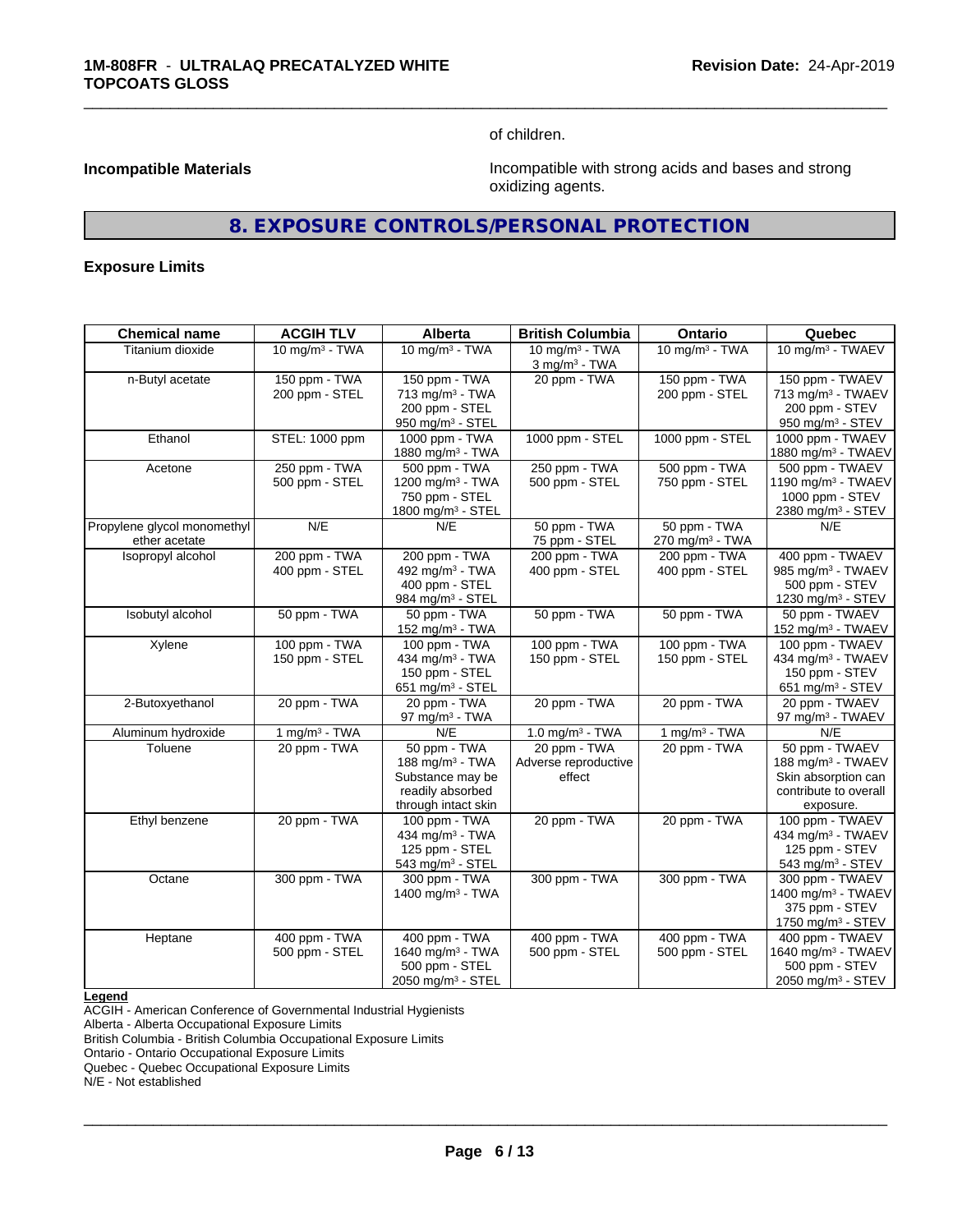# **Personal Protective Equipment**

**Engineering Measures Ensure adequate ventilation, especially in confined areas.** 

\_\_\_\_\_\_\_\_\_\_\_\_\_\_\_\_\_\_\_\_\_\_\_\_\_\_\_\_\_\_\_\_\_\_\_\_\_\_\_\_\_\_\_\_\_\_\_\_\_\_\_\_\_\_\_\_\_\_\_\_\_\_\_\_\_\_\_\_\_\_\_\_\_\_\_\_\_\_\_\_\_\_\_\_\_\_\_\_\_\_\_\_\_

**Eye/Face Protection** Safety glasses with side-shields. If splashes are likely to occur, wear: Tightly fitting safety goggles **Skin Protection Protection** Protective gloves and impervious clothing. **Respiratory Protection Number 1** (Use only with adequate ventilation. In operations where exposure limits are exceeded, use a NIOSH approved respirator that has been selected by a technically qualified person for the specific work conditions. When spraying the product or applying in confined areas, wear a NIOSH approved respirator specified for paint spray or organic vapors.

**Hygiene Measures Avoid contact with skin, eyes and clothing. Remove and Avoid contact with skin, eyes and clothing. Remove and Avoid contact with skin, eyes and clothing. Remove and** wash contaminated clothing before re-use. Wash thoroughly after handling.

# **9. PHYSICAL AND CHEMICAL PROPERTIES**

**Appearance** liquid **Odor** solvent **Odor Threshold No information available No information available Density (lbs/gal)** 9.1 - 9.2 **Specific Gravity** 1.09 - 1.11 **pH** No information available **Viscosity (cps)** No information available Notice 1, 1999 **Solubility(ies)** No information available in the solution of the solution of the solution available in the solution of the solution of the solution of the solution of the solution of the solution of the solution of the so **Water solubility**<br> **Evaporation Rate**<br> **Evaporation Rate**<br> **Evaporation Rate Vapor pressure** No information available **No information** available **Vapor density**<br> **We Solids**<br>
We Solid Wi, % Solids
25 - 45 **Wt. % Solids** 35 - 45 **Vol. % Solids Wt. % Volatiles** 55 - 65<br> **Vol. % Volatiles** 50 **Vol. % Volatiles VOC** Requlatory Limit (q/L)  $\leq 680$ **Boiling Point (°F)** 136 **Boiling Point (°C)** 58 **Freezing Point (°F)** No information available **Freezing Point (°C)** No information available **Flash Point (°F)** 36.0 **Flash Point (°C)** 2.2 **Method** PMCC **Flammability (solid, gas)** Not applicable **Upper flammability limit:** Not applicable **Lower flammability limit:** Not applicable **Autoignition Temperature (°F)** No information available **Autoignition Temperature (°C)** No information available **Decomposition Temperature (°F)** No information available **Decomposition Temperature (°C)** No information available<br> **Partition coefficient Partition available** 

**Evaporation Rate** No information available **No information available**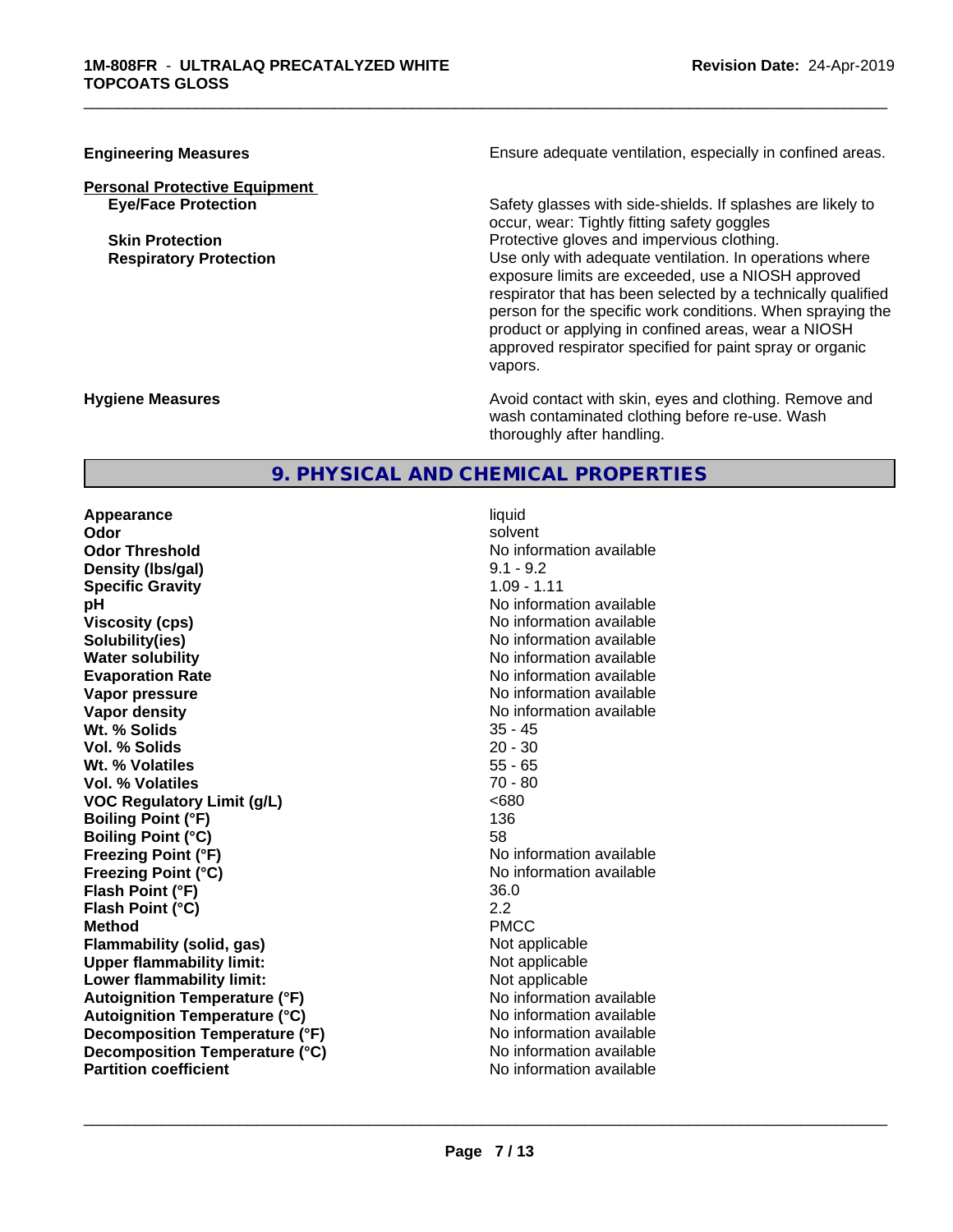# **10. STABILITY AND REACTIVITY Reactivity** Not Applicable **Chemical Stability Chemical Stability** Stable under normal conditions. Hazardous polymerisation does not occur. **Conditions to avoid EXECUTE:** The Metal Metal Metal Metal Metal Metal Metal Metal Metal Metal Metal Metal Metal Metal Metal Metal Metal Metal Metal Metal Metal Metal Metal Metal Metal Metal Metal Metal Metal Metal Metal electricity and sources of ignition. Sparks. Elevated temperature. **Incompatible Materials Incompatible with strong acids and bases and strong** oxidizing agents. **Hazardous Decomposition Products** Thermal decomposition can lead to release of irritating gases and vapors. **Possibility of hazardous reactions** None under normal conditions of use. **11. TOXICOLOGICAL INFORMATION**

\_\_\_\_\_\_\_\_\_\_\_\_\_\_\_\_\_\_\_\_\_\_\_\_\_\_\_\_\_\_\_\_\_\_\_\_\_\_\_\_\_\_\_\_\_\_\_\_\_\_\_\_\_\_\_\_\_\_\_\_\_\_\_\_\_\_\_\_\_\_\_\_\_\_\_\_\_\_\_\_\_\_\_\_\_\_\_\_\_\_\_\_\_

#### **Product Information Information on likely routes of exposure**

**Principal Routes of Exposure Exposure** Eye contact, skin contact and inhalation.

**Acute Toxicity** 

**Product Information Repeated or prolonged exposure to organic solvents may** Repeated or prolonged exposure to organic solvents may lead to permanent brain and nervous system damage. Intentional misuse by deliberately concentrating and inhaling vapors may be harmful or fatal.

#### **Symptoms related to the physical,chemical and toxicological characteristics**

| <b>Symptoms</b>                                                                            | No information available                                                                                                                                                                                                                                         |  |  |  |
|--------------------------------------------------------------------------------------------|------------------------------------------------------------------------------------------------------------------------------------------------------------------------------------------------------------------------------------------------------------------|--|--|--|
| Delayed and immediate effects as well as chronic effects from short and long-term exposure |                                                                                                                                                                                                                                                                  |  |  |  |
| Eye contact                                                                                | Severely irritating to eyes. May cause burns. Risk of<br>serious damage to eyes.                                                                                                                                                                                 |  |  |  |
| <b>Skin contact</b>                                                                        | May cause skin irritation and/or dermatitis. Prolonged skin<br>contact may defat the skin and produce dermatitis.                                                                                                                                                |  |  |  |
| <b>Inhalation</b>                                                                          | Harmful by inhalation. High vapor / aerosol concentrations<br>are irritating to the eyes, nose, throat and lungs and may<br>cause headaches, dizziness, drowsiness,<br>unconsciousness, and other central nervous system<br>effects.                             |  |  |  |
| Ingestion                                                                                  | Harmful if swallowed. Ingestion may cause irritation to<br>mucous membranes. Small amounts of this product<br>aspirated into the respiratory system during ingestion or<br>vomiting may cause mild to severe pulmonary injury,<br>possibly progressing to death. |  |  |  |
|                                                                                            |                                                                                                                                                                                                                                                                  |  |  |  |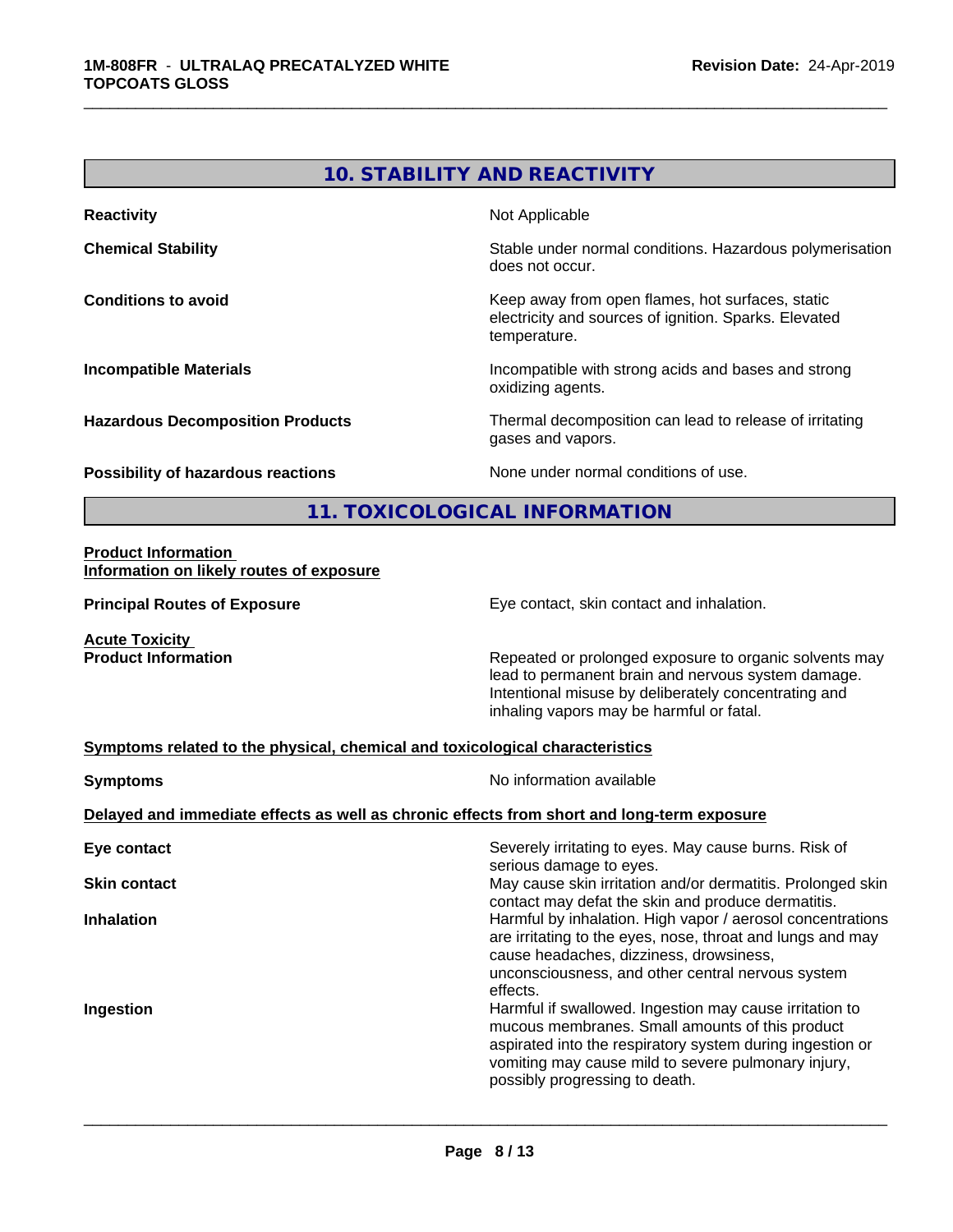| <b>Sensitization</b><br><b>Neurological Effects</b><br><b>Mutagenic Effects</b><br><b>Reproductive Effects</b> | No information available.<br>No information available.<br>No information available.<br>Possible risk of impaired fertility. Possible risk of harm to<br>the unborn child.                                                                          |
|----------------------------------------------------------------------------------------------------------------|----------------------------------------------------------------------------------------------------------------------------------------------------------------------------------------------------------------------------------------------------|
| <b>Developmental Effects</b>                                                                                   | No information available.                                                                                                                                                                                                                          |
| <b>Target organ effects</b>                                                                                    | No information available.                                                                                                                                                                                                                          |
| <b>STOT - single exposure</b>                                                                                  | May cause disorder and damage to the. Respiratory<br>system. Central nervous system.                                                                                                                                                               |
| <b>STOT - repeated exposure</b>                                                                                | Causes damage to organs through prolonged or repeated<br>exposure if inhaled. May cause disorder and damage to<br>the. liver. kidney. spleen. blood. Central nervous system.<br>Causes damage to organs through prolonged or repeated<br>exposure. |
| Other adverse effects                                                                                          | No information available.                                                                                                                                                                                                                          |
| <b>Aspiration Hazard</b>                                                                                       | May be harmful if swallowed and enters airways. Small<br>amounts of this product aspirated into the respiratory<br>system during ingestion or vomiting may cause mild to<br>severe pulmonary injury, possibly progressing to death.                |

#### **Numerical measures of toxicity**

# **The following values are calculated based on chapter 3.1 of the GHS document**

| ATEmix (oral)                        | 6105 mg/ka          |
|--------------------------------------|---------------------|
| <b>ATEmix (dermal)</b>               | 8860 mg/ka          |
| <b>ATEmix (inhalation-dust/mist)</b> | 52.2 ma/L           |
| ATEmix (inhalation-vapor)            | $60.9 \text{ ma/L}$ |

#### **Component Information**

| Chemical name                                            | Oral LD50             | Dermal LD50              | Inhalation LC50                       |
|----------------------------------------------------------|-----------------------|--------------------------|---------------------------------------|
| Titanium dioxide<br>13463-67-7                           | > 10000 mg/kg (Rat)   |                          |                                       |
| n-Butyl acetate<br>123-86-4                              | $= 10768$ mg/kg (Rat) | $> 17600$ mg/kg (Rabbit) | ۰                                     |
| Ethanol<br>64-17-5                                       | $= 7060$ mg/kg (Rat)  | $\overline{\phantom{a}}$ | $= 124.7$ mg/L (Rat) 4 h              |
| Acetone<br>67-64-1                                       | $= 5800$ mg/kg (Rat)  |                          | $= 50100$ mg/m <sup>3</sup> (Rat) 8 h |
| Propylene glycol monomethyl ether<br>acetate<br>108-65-6 | $= 8532$ mg/kg (Rat)  | $>$ 5 g/kg (Rabbit)      |                                       |
| VM&P naphtha<br>64742-89-8                               |                       | $=$ 3000 mg/kg (Rabbit)  |                                       |
| cellulose, nitrate<br>9004-70-0                          | 5 g/kg (Rat)          | $\blacksquare$           | $\blacksquare$                        |
| Isopropyl alcohol<br>67-63-0                             | $= 1870$ mg/kg (Rat)  | $= 4059$ mg/kg (Rabbit)  | $= 72600$ mg/m <sup>3</sup> (Rat) 4 h |
| Isobutyl alcohol<br>78-83-1                              | $= 2460$ mg/kg (Rat)  | $=$ 3400 mg/kg (Rabbit)  | $> 6.5$ mg/L (Rat) 4 h                |
| Xylene<br>1330-20-7                                      | $= 3500$ mg/kg (Rat)  | $>$ 4350 mg/kg (Rabbit)  | $= 29.08$ mg/L (Rat) 4 h              |
| 2-Butoxyethanol<br>111-76-2                              | $= 1300$ mg/kg (Rat)  | $>$ 2000 mg/kg (Rabbit)  | $>$ 4.9 mg/L (Rat) 3H                 |
| Aluminum hydroxide<br>21645-51-2                         | $>$ 5000 mg/kg (Rat)  | $\overline{\phantom{a}}$ |                                       |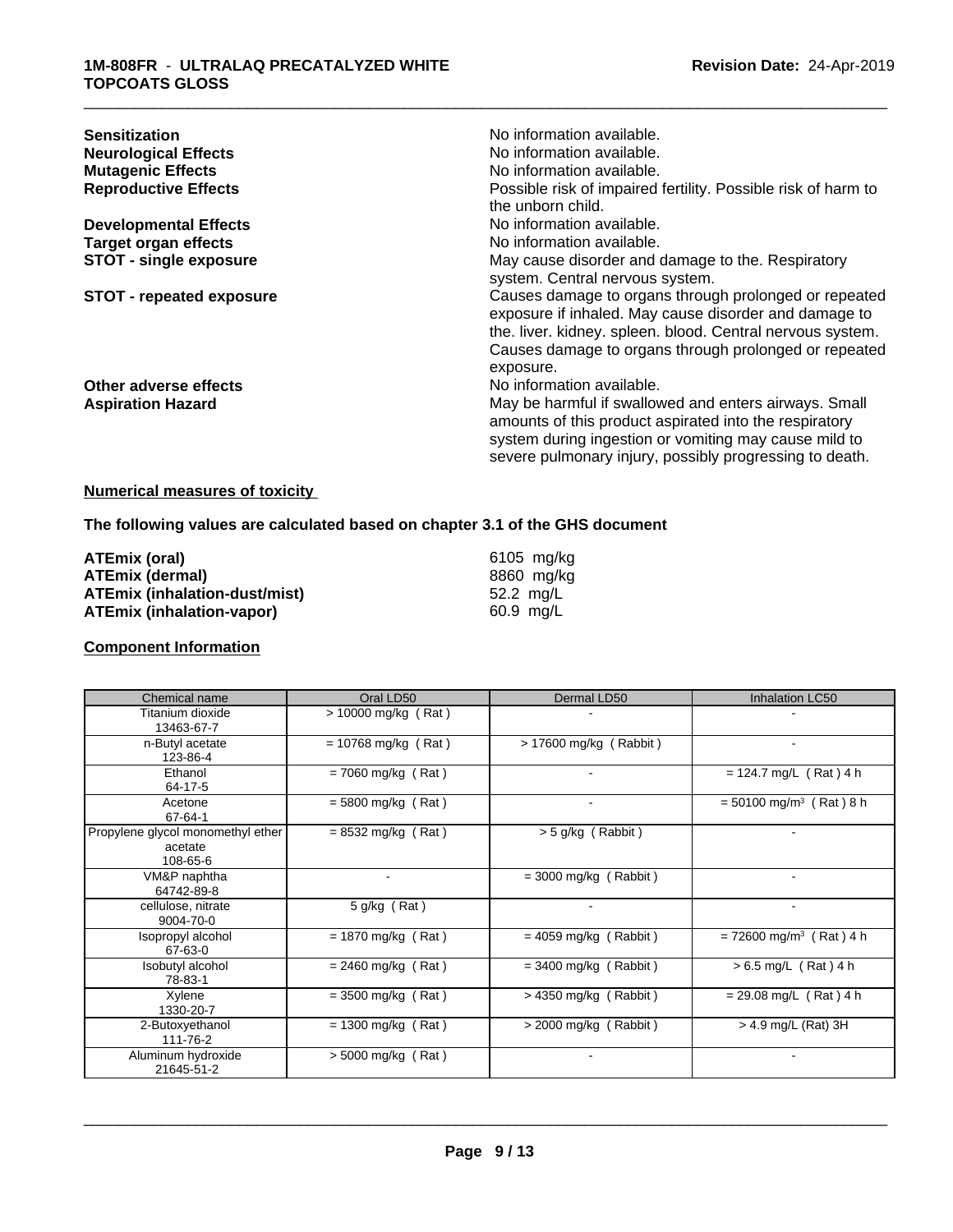#### **1M-808FR** - **ULTRALAQ PRECATALYZED WHITE TOPCOATS GLOSS**

| Toluene<br>108-88-3             | $= 2600$ mg/kg (Rat) | $= 12000$ mg/kg (Rabbit) | $= 12.5$ mg/L (Rat) 4 h                                    |
|---------------------------------|----------------------|--------------------------|------------------------------------------------------------|
| Ethyl benzene<br>$100 - 41 - 4$ | $=$ 3500 mg/kg (Rat) | $= 15400$ mg/kg (Rabbit) | $= 17.2$ mg/L (Rat) 4 h                                    |
| Octane<br>111-65-9              |                      |                          | $= 118$ g/m <sup>3</sup> (Rat) 4 h = 25260 ppm<br>(Rat)4 h |
| Heptane<br>142-82-5             |                      | $=$ 3000 mg/kg (Rabbit)  | $= 103$ g/m <sup>3</sup> (Rat) 4 h                         |

n-Butyl acetate 123-86-4 ( 10 - 30% )

**Component** Component Sensitization Component Sensitization Sensitization Sensitization

\_\_\_\_\_\_\_\_\_\_\_\_\_\_\_\_\_\_\_\_\_\_\_\_\_\_\_\_\_\_\_\_\_\_\_\_\_\_\_\_\_\_\_\_\_\_\_\_\_\_\_\_\_\_\_\_\_\_\_\_\_\_\_\_\_\_\_\_\_\_\_\_\_\_\_\_\_\_\_\_\_\_\_\_\_\_\_\_\_\_\_\_\_

non-sensitizing (guinea pig)

#### **Carcinogenicity**

*The information below indicateswhether each agency has listed any ingredient as a carcinogen:.*

| <b>Chemical name</b> | <b>IARC</b>                    | <b>NTP</b> |
|----------------------|--------------------------------|------------|
|                      | 2B - Possible Human Carcinogen |            |
| Titanium dioxide     |                                |            |
|                      | 2B - Possible Human Carcinogen |            |
| Ethyl benzene        |                                |            |

• Although IARC has classified titanium dioxide as possibly carcinogenic to humans (2B), their summary concludes: "No significant exposure to titanium dioxide is thought to occur during the use of products in which titanium dioxide is bound to other materials, such as paint."

#### **Legend**

IARC - International Agency for Research on Cancer NTP - National Toxicity Program OSHA - Occupational Safety & Health Administration

**12. ECOLOGICAL INFORMATION**

# **Ecotoxicity Effects**

The environmental impact of this product has not been fully investigated.

#### **Product Information**

#### **Acute Toxicity to Fish**

No information available

#### **Acute Toxicity to Aquatic Invertebrates**

No information available

#### **Acute Toxicity to Aquatic Plants**

No information available

#### **Persistence / Degradability**

No information available.

#### **Bioaccumulation**

There is no data for this product.

#### **Mobility in Environmental Media**

No information available.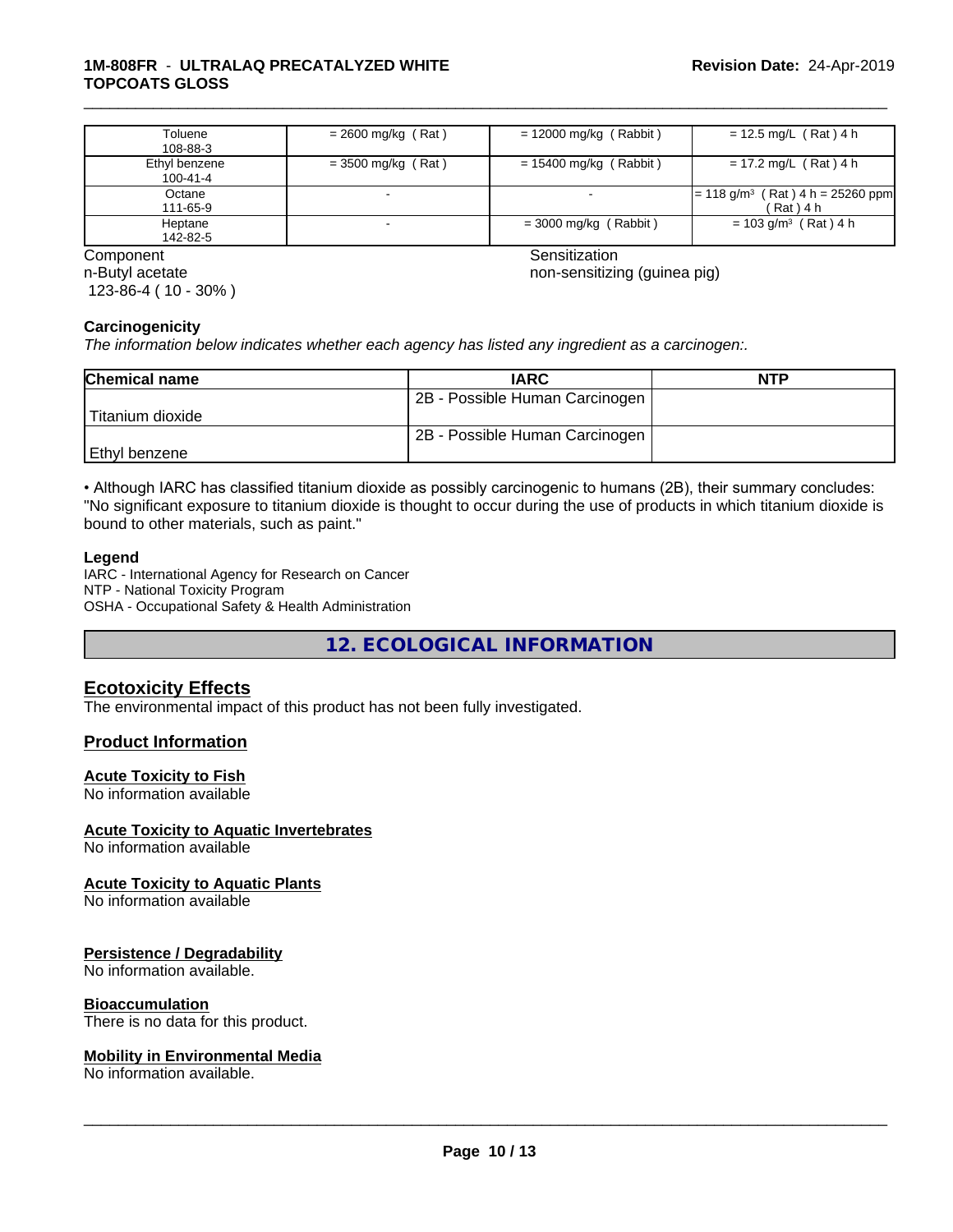#### **Ozone**

No information available

### **Component Information**

#### **Acute Toxicity to Fish**

Titanium dioxide  $LC50:$  > 1000 mg/L (Fathead Minnow - 96 hr.) n-Butyl acetate LC50: 18 mg/L (Fathead Minnow - 96 hr.) Acetone LC50: 8300 (Bluegill - 96 hr.) mg/L Xylene LC50: 13.5 mg/L (Rainbow Trout - 96 hr.) 2-Butoxyethanol LC50: 1490 mg/L (Bluegill sunfish - 96 hr.) Ethyl benzene LC50: 12.1 mg/L (Fathead Minnow - 96 hr.)

#### **Acute Toxicity to Aquatic Invertebrates**

n-Butyl acetate EC50: 72.8 mg/L (Daphnia magna - 48 hr.) Acetone EC50: 12600 mg/L (Daphnia magna - 48 hr.) Ethyl benzene EC50: 1.8 mg/L (Daphnia magna - 48 hr.)

#### **Acute Toxicity to Aquatic Plants**

n-Butyl acetate EC50: 674.7 mg/L (Green algae (Scenedesmus subspicatus), 72 hrs.) Ethyl benzene EC50: 4.6 mg/L (Green algae (Scenedesmus subspicatus), 72 hrs.)

# **13. DISPOSAL CONSIDERATIONS**

| <b>Waste Disposal Method</b>   | Dispose of in accordance with federal, state, provincial,<br>and local regulations. Local requirements may vary,<br>consult your sanitation department or state-designated<br>environmental protection agency for more disposal<br>options. |
|--------------------------------|---------------------------------------------------------------------------------------------------------------------------------------------------------------------------------------------------------------------------------------------|
| <b>Empty Container Warning</b> | Emptied containers may retain product residue. Follow<br>label warnings even after container is emptied. Residual<br>vapors may explode on ignition.                                                                                        |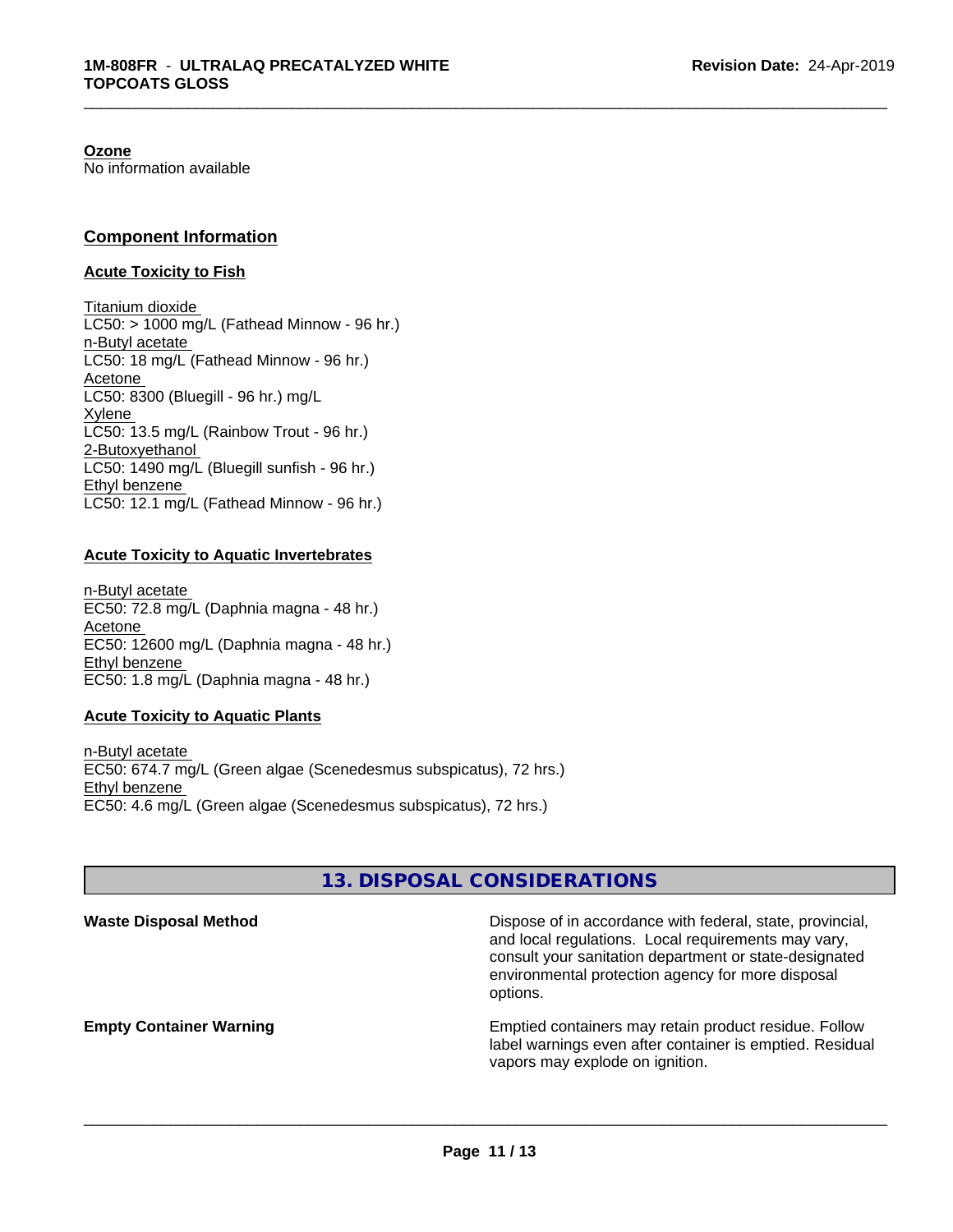# **14. TRANSPORT INFORMATION**

\_\_\_\_\_\_\_\_\_\_\_\_\_\_\_\_\_\_\_\_\_\_\_\_\_\_\_\_\_\_\_\_\_\_\_\_\_\_\_\_\_\_\_\_\_\_\_\_\_\_\_\_\_\_\_\_\_\_\_\_\_\_\_\_\_\_\_\_\_\_\_\_\_\_\_\_\_\_\_\_\_\_\_\_\_\_\_\_\_\_\_\_\_

| TDG                         |                                               |
|-----------------------------|-----------------------------------------------|
| <b>Proper Shipping Name</b> | <b>PAINT</b>                                  |
| <b>Hazard class</b>         | 3                                             |
| UN-No.                      | UN1263                                        |
| <b>Packing Group</b>        |                                               |
| <b>Description</b>          | UN1263, PAINT, 3, II                          |
| <b>ICAO / IATA</b>          | Contact the preparer for further information. |
|                             |                                               |

**IMDG / IMO Contact the preparer for further information.** 

# **15. REGULATORY INFORMATION**

# **International Inventories**

| <b>TSCA: United States</b> | Yes - All components are listed or exempt. |
|----------------------------|--------------------------------------------|
| <b>DSL: Canada</b>         | Yes - All components are listed or exempt. |

# **National Pollutant Release Inventory (NPRI)**

#### **NPRI Parts 1- 4**

This product contains the following Parts 1-4 NPRI chemicals:

| <b>Chemical name</b> | CAS No.        | Weight-%       | <b>NPRI Parts 1-4</b> |
|----------------------|----------------|----------------|-----------------------|
| Isopropyl alcohol    | 67-63-0        | 1 - 5%         | Listed                |
| Isobutyl alcohol     | 78-83-1        | 1 - 5%         | Listed                |
| Xvlene               | 1330-20-7      | 1 - 5%         | Listed                |
| 2-Butoxyethanol      | 111-76-2       | 1 - 5%         | Listed                |
| Toluene              | 108-88-3       | $1 - 5%$       | Listed                |
| Ethyl benzene        | $100 - 41 - 4$ | $0.25 - 0.5\%$ | Listed                |
|                      |                |                |                       |

#### **NPRI Part 5**

This product contains the following NPRI Part 5 Chemicals:

| <b>Chemical name</b>              | <b>CAS No.</b> | Weight-%   | <b>NPRI Part 5</b> |  |
|-----------------------------------|----------------|------------|--------------------|--|
| n-Butyl acetate                   | 123-86-4       | $10 - 30%$ | Listed             |  |
| Ethanol                           | 64-17-5        | 7 - 13%    | Listed             |  |
| Propylene glycol monomethyl ether | 108-65-6       | $3 - 7%$   | Listed             |  |
| acetate                           |                |            |                    |  |
| VM&P naphtha                      | 64742-89-8     | 1 - 5%     | Listed             |  |
| Isopropyl alcohol                 | 67-63-0        | $1 - 5%$   | Listed             |  |
| Xvlene                            | 1330-20-7      | $1 - 5%$   | Listed             |  |
| 2-Butoxyethanol                   | 111-76-2       | $1 - 5%$   | Listed             |  |
| Toluene                           | 108-88-3       | 1 - 5%     | Listed             |  |
|                                   |                |            |                    |  |

### **WHMIS Regulatory Status**